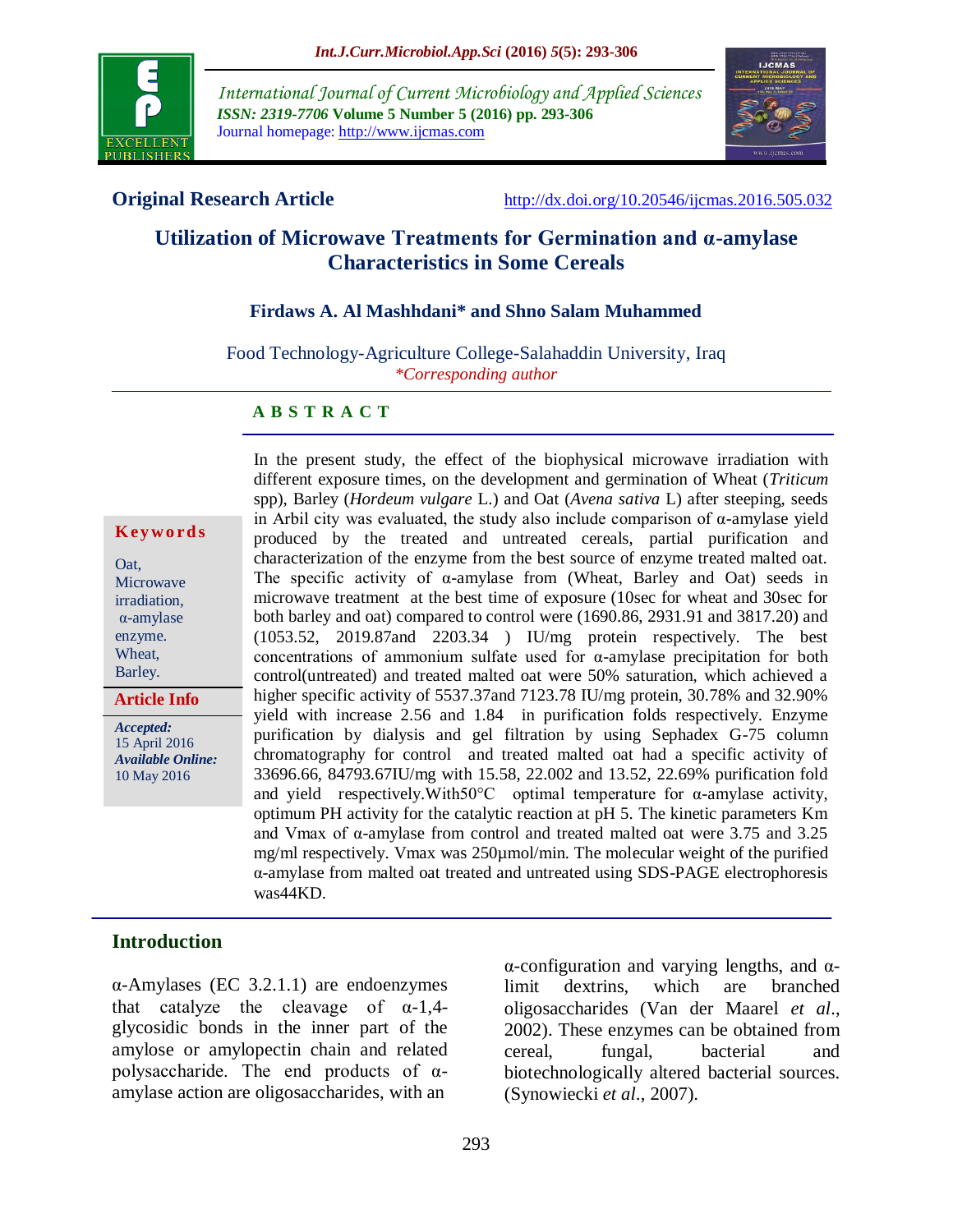α-Amylases, are among the most valuable enzymes, starch depolymerization which is basis for several industrial processes, which generally require α-Amylases with high activity profile. Thus much research effort to increase the  $\alpha$ -Amylases in germination processes of cereal were performed.

The use of physical methods for plant growth stimulation attracts more and more the attention of agricultural producers as an alternative of chemical amelioration, which offers ways to improve food quality without impairing its safety (Aladjadjiyan, 2011). Most perspective factors are the treatment with ultrasound and microwave. The interest in the use of physical methods of plant growing stimulation has increased (Carbonell *et al*., 2005 and Soltani *et al*., 2006). All living processes are highly dependent on energy exchange between the cell and the environment In the case of physical treatment the energy introduced in the cell creates conditions for molecular transformations and as a result, the necessary substances are provided for the cell. This is the core concept in "quantum agriculture" that has been intensively discussed in the last years (Aladjadjiyan, 2007).

The treatment with microwave radiation can cause transitions of electrons between rotation sublevels. Transitions between vibration levels of organic molecules are in near Infrared (IR) regions, and those between rotation levels are in far IR regions and near microwave regions of the electromagnetic spectrum (Mullin, 1995).

The usage of these methods in the agriculture production will enable intense and more quantitative production of enzymes, protein….etc as well as the protection of the environment, but seeds exposed to high level of radiation will not germinated. Seed exposed to intermediated level of radiation may actually exhibit higher growth rates and yield of enzymes. Rajagopal (2009) was reported that exposure to 650 W, 2.45 GHz microwaves for about 30 s is sufficient to ensure a high rate of germination by some mechanism that is not as yet fully understood.

Aladjadjiyan (2010) has stated that the magnetic field intensity and seeds temperature increased progressively with microwave pretreatments of 5, 10, 15, 20 and 25 sec compared with controls and an increase in α-amylase activity. Studies on the effect of electromagnetic microwave irradiation of (2.45 GHz) on wheat were conducted by (Bhaskara *et al*., 1995 and Khalafallah *et al*., 2009) who also detected increased germination.

Literature in this field of study indicated that microwave radiation had a positive effect on some plants and had an adverse effect on others; which suggested that microwave radiation effects may depend on: radiation frequency, exposure period and the environmental conditions (Khalafalah *et al*., 2009 and Aladjadjian, 2012).

A process for the isolation of amylase rich fraction from malted cereals was developed (Nirmala and Muralikrishna, 2002). αamylase has been purified and characterized from different sources and different cereals using conventional as well as classical method., These methods include dialysis, ion exchange, affinity chromatography, sephacryl-S-200 gel filtration, glycogen-Sepharose and chromatofocusing can be used to purify enzymes. (Muralikrishna and Nirmala, 2005).

The present study aimed to:-

Investigate the effect of microwave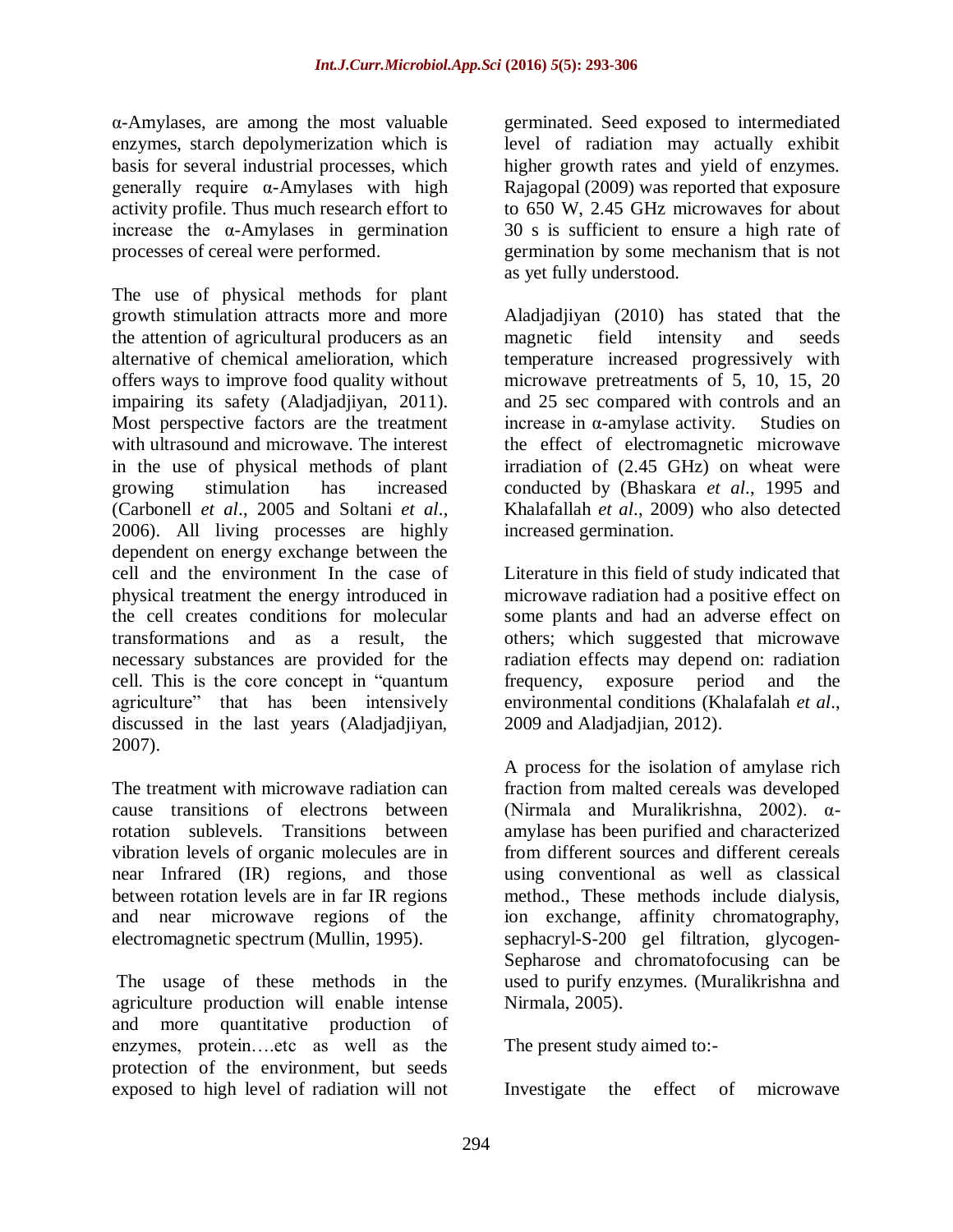irradiation treatments on the germination of some different cereals (Wheat, Barley and Oat).

- Figure out the best source of treated cereals to produced α-amylase with the highest specific activity to be used further throughout the study.
- Partial purification of α-amylase produced from the richest source, and to study its properties and its kinetic parameters.

## **Materials and Methods**

## **Raw Materials**

## **Type of Grains**

Barley (Hordeum vulgare L.), Wheat (Triticum spp) and Oat (Avena sativa L) grain sample with moisture content of (11.8, 11.7 and 10% ( for barely, wheat, and oat respectively were taken from Research centre in Erbil, it was pre stored in dry place at  $20^{\circ}$ C.

## **Microwave Treatment**

The influences of microwave irradiation with wavelength 12 cm on seeds have been investigated. A magnetron 1042GL with frequency of radiation 2.45 GHz and maximum output power 900 W according to supplier's data has been used as microwave source. Maximum density of irradiation has been estimated at 45kW/m3. The estimation has been obtained by dividing the output power of the device (900 W) to the working volume having dimensions 510 mm (W)  $\times$ 310mm (H)  $\times$ 404 mm (D). Seeds have been soaked in distilled water, presuming that the imbibed water plays an important role in the absorption of the energy of microwave radiation. Seeds for the experiment have been distributed in 5 replicates each containing 20 seeds. The variants differ by the time of exposure to the microwave

radiation. Seeds have been exposed to the microwave radiation for 0 s (control), 10s, 20s, 30 s, 40s, 50s, 60 s, 90 s. a modifications of output powers of magnetron as 450 W, corresponding to intensities of 22.5kW/m3, have been applied.

## **Extraction of Enzymes from Malt**

In this research commonly 50 mM potassium-phosphate buffer with  $pH = 7$ was used as the best extraction solution (Osman, 2002). Approximately, 0.75 g malt flour was weighed into centrifuge tubes and 4 ml extraction solution was added with mixing. Extraction was performed for 30 min at 30 ºC with regular vortexing for 5 s at 5 min intervals and was terminated by centrifugation for 10 min at 3000g. This experiment was carried in duplicate.

## **Enzyme Activity Assay**

α-amylase was assayed by measurement of maltose related as a result of α-amylase action on starch according to the procedure of (Bernfeld, 1955). This method measured the activity of  $\alpha$ -amylase by performing reaction using 3, 5-dinitrosalicylic acid (DNSA).

#### **Protein Determination**

The method of Lowery *et al* (1951) was used for the estimation of protein concentration. Bovine Serum Albumin (BSA) was used as standard

## **Partial Purification of α-amylase:**

#### **Ammonium Sulphate Precipitation:**

The enzyme was precipitated with ammonium sulphate at its 30, 40, 50, 60, 70 and 80% of saturation (w/v) and centrifuged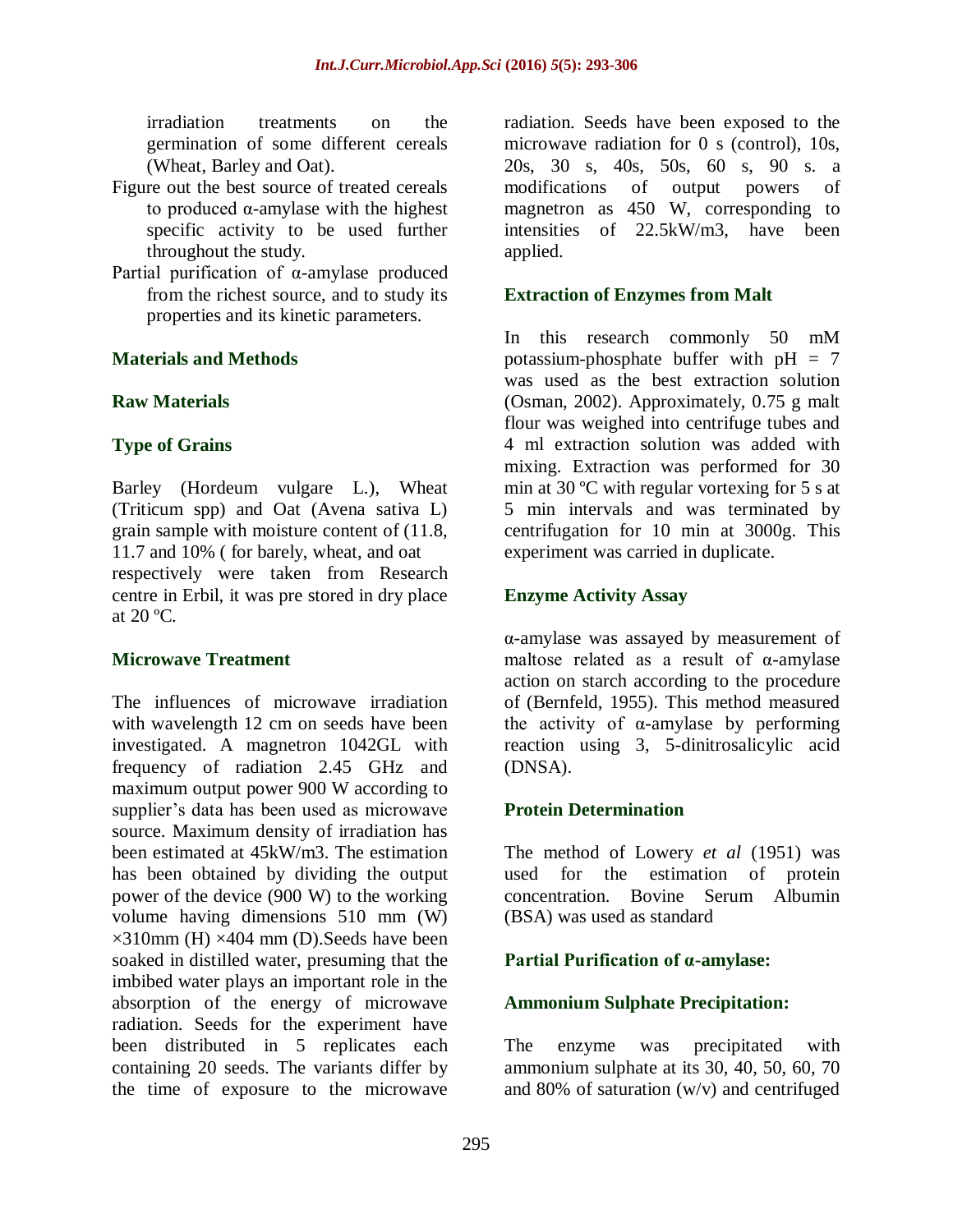at 10000 rpm at 4 ºC for 15min. Then the pellets were dissolved in 10ml of potassium phosphate buffer 0.05M with pH 7 and stirred at 500rpm. The  $\alpha$ -amylase activity and protein concentration was determined.

## **Dialysis**

Active fraction of enzyme from precipitation step with 50% saturation was dialyzed against (0.01M, Potassium phosphate pH 7.0 buffer) for 24hr at 5  $\degree$ C and the enzyme activity and protein content was determined.

## **Gel-filtration Chromatography**

Preparation of the gel column and the fractionation procedures was determined as previously mentioned by Ammar (1975). For this purpose, column  $(1.6\times65$  cm) and Sephadex G- 75 (Pharmacia fine chemicals)"practical size 200 μ" had been used, flow rate of (18ml/hr). Fraction of 2ml was collected by fraction collector at 5 °C. The protein content in all fractions were monitored spectrophotometrically at 280nm. Active fraction were pooled, assayed for total enzyme activity and protein.

## **Characterization of α-amylase**

#### **Effect of Temperature on α-Amylase**

α-Amylase activities were determined at a temperature range of 20-70°C (with an interval of 5°C) with 1% soluble starch as substrate. The relative activity at different a temperature was calculated, taking the maximum activity obtained as 100%.

## **Effect of pH on α-amylase activity**

α-Amylase activities were determined at various pH values using different buffers ranged from 3.0 to 10.0 with the same ionic strength of 0.2M

### **Determination of Kinetic Constants**

The activity of the enzyme was assayed in 0.05M sodium acetate buffer (pH 5.0) with varying substrate concentrations ranging from 0.2 to 2.0 mg/ml. *Km* and *V*max were calculated from Linerweaver and Burk plot (Lineweaver and Burk*,* 1934).

**Determination of Molecular Weight Α-Amylase by Sodium Dodecyl Sulfate-Polyacrylamide Gel Electrophoresis (Sds-Page)**

Uniformity and molecular weight of purified α-amylase were detected by denaturing SDS-PAGE method according to Laemmli method (1970) with little modification.

## **Statistical Analysis**

The data were analyzed using statistical program (SAS 2002, 2003) analysis system depending on (general liner mode.).

#### **Results and Discussion**

## **The Effect of Microwave Treatment with different Exposure Time on malted**

#### **Wheat, Barley and Oat α-amylases Activities**

Table (2) showed that microwave treatment at 10sec for wheat and 30sec for barely and oat (1699.90, 2913.15)

The best specific activity was with oat seeds were irradiated by microwave irradiated at 30sec from the time of exposure and 450W energy.

#### **Precipitation of the Enzyme**

Precipitation of α-amylase from untreated oat seeds and microwave treated oat seeds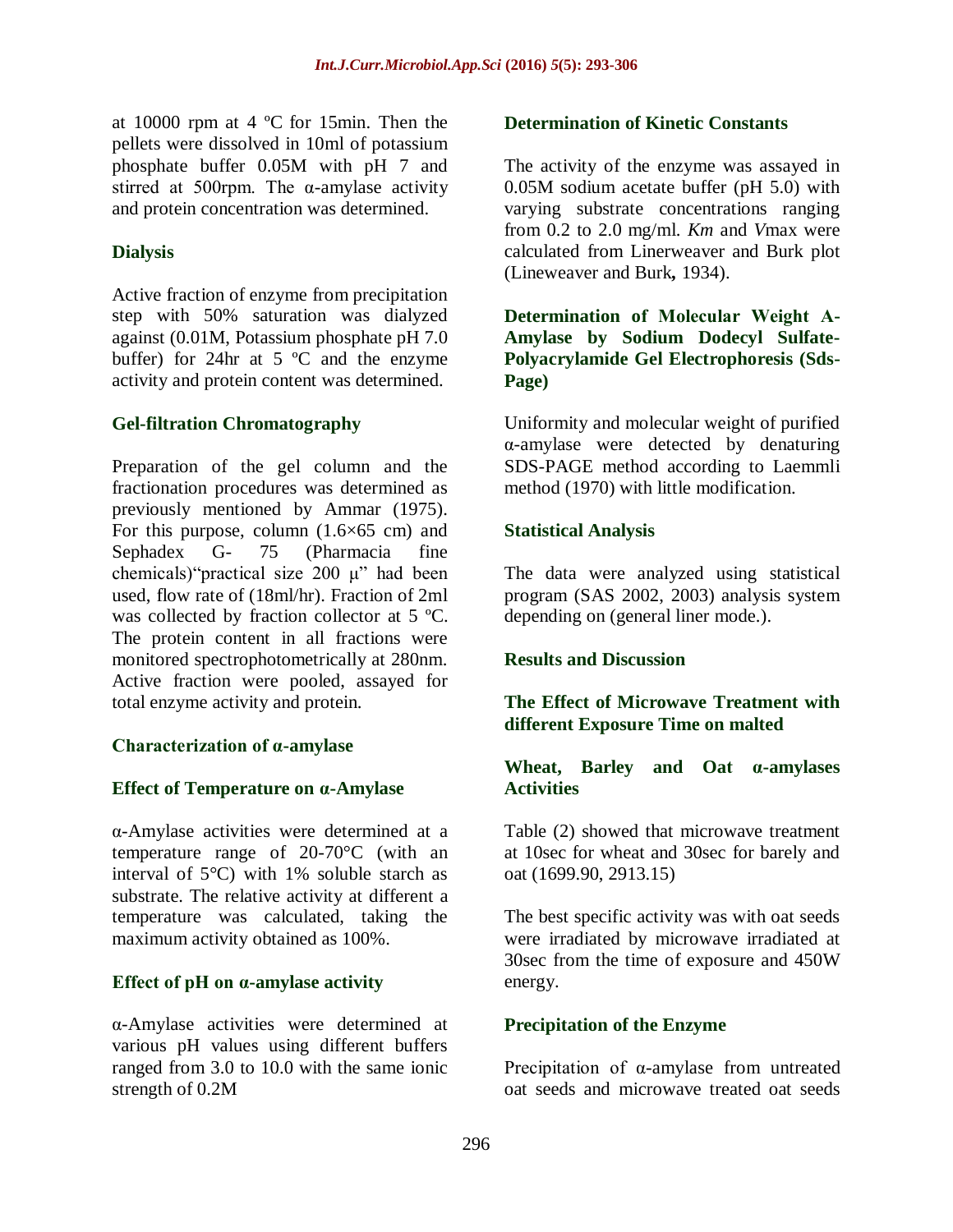by ammonium sulfate at different saturation, the best concentration for ammonium sulfate saturation was 50% for control and microwave treatment which gave a high specific activity of 5538.37 and 7123.78U/mg respectively increase 2.54 and 1.84 in purification fold respectively and yield 30.78 and 32.90 respectively.

## **Purification of α-amylase**

The active portion the precipitate of 50% enzyme was dissolved in 8ml potassium phosphate buffer and dialyzed against (0.01M, PH 7.0 potassium phosphate buffers for 24h at 4°C) as showed in table 18 and 19, this process gave specific activity of 6697.92 and 12592.47 U/mg protein 3.07 and 3.26 in purification fold and yield 15.54 and 19.69 for control and MW treatment respectively.

Kumar *et al.,* (2005) succeeded in purification of α-amylase from malted sorghum using two steps include ion exchange chromatography on DEAE cellulose then gel filtration on sephadex G-75 with 24.7 fold f purification and about 17.1% yield. Purification method used by Machaiah and Vakil, (1981) for  $\alpha$ -amylase from gamma irradiation wheat was performed by precipitation of enzyme from the crude extract and isolated as enzymeglycogen complex. several researchers also used sephadex G-75 for purification  $\alpha$ amylase from microorganisms and the results were similar in salting out and chromatography procedures, for Rhizupas microspores Vijayaraghavan *et al.,* (2011)

This can be explained by the fact the activity of an enzymatic reaction depended on the temperature, with increasing temperature the kinetic energy for each of the enzyme and substrate which leads to increase the possibility of collisions between their

molecules up to the optimum temperature which promote potential binding between them (Segel, 1976), the enzyme activity decrease by increasing temperature above the optimal temperature due to denaturation process of the protein part of the enzyme and the loss of its natural properties(Maciunska and Synowiecki, 1998 and Zhou and Chen, 2001).

## **α-amylase properties**

## **Effect of Temperature on Activity**

The effects of temperature on  $\alpha$ -amylase activity of oat (treated and untreated) seeds was studied by determining the activity between 20-70°C, as exposed in figure 12 and 13 the enzyme activity increase gradually with temperature rising up to 35°C, at 50°C the enzyme showed maximum activity, above 50°C decreasing in enzyme activity was observed, and the activity was dropped to less than 37% and 35% at 70°C for control and microwave irradiation respectively.

Machaiah and Vakil, 1981 reported that the low dose of irradiation had no appreciable effect on physiochemical properties of αamylase. They found no significant difference between treated wheat seeds and untreated seeds.

The enzyme activity was optimal at 50°C. This value is similar to the one reported for ragi α-2 amylase (Nirmala and Muralikrishna, 2003b) and in local malted barley by ( Majeed *et al*., 2011) in wheat (*Triticum Aestivum*) by (Mohamed *et al*., 2009). However, slightly higher temperature optima 55°C was reported for amylases from pearl millet (Adelaide and Varriano, 1981), malted barley, malted sorghum ((MacGregor, 1978 and Kumar *et al*., 2005).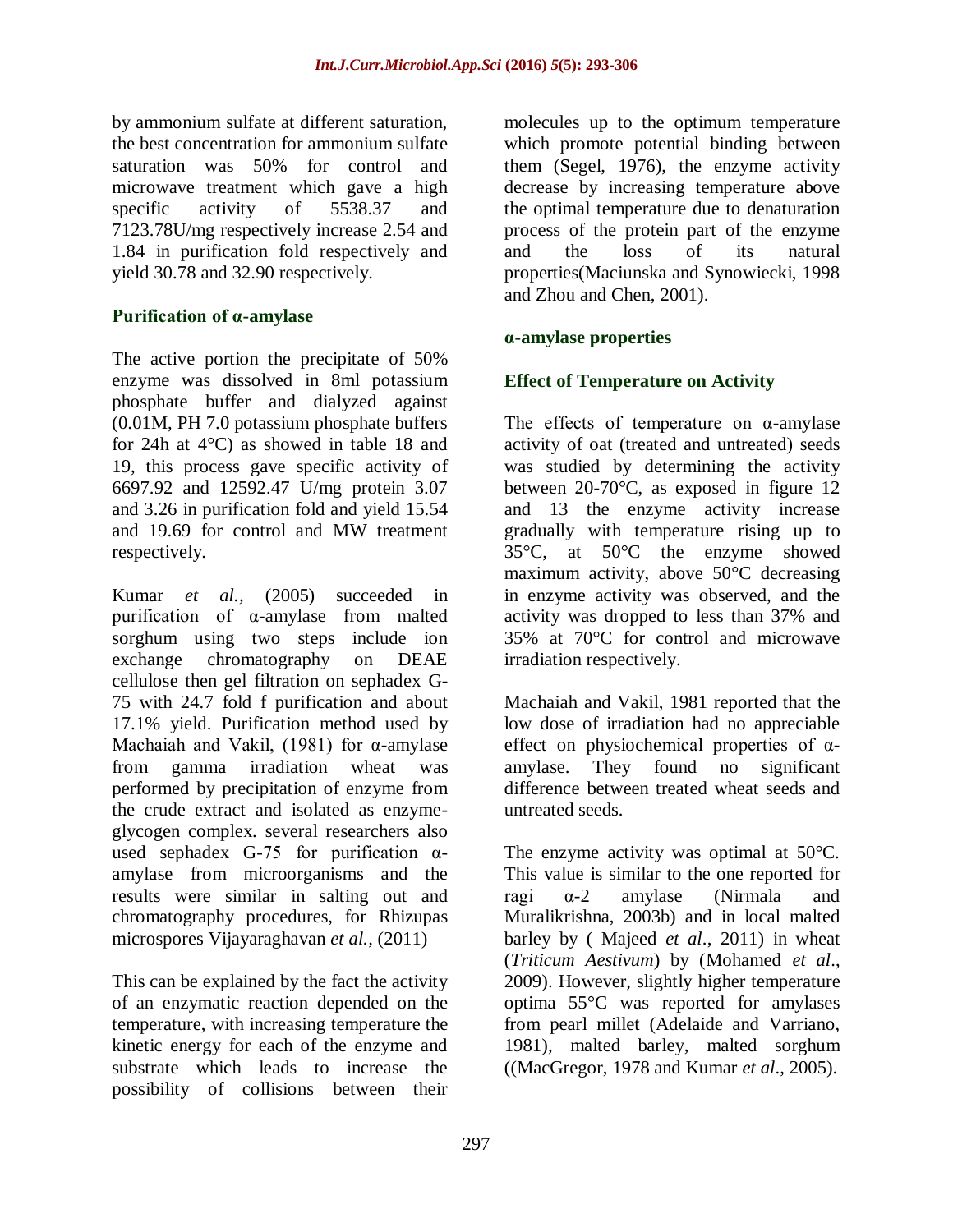## **Effect of PH on α-amylase Activity**

The effect of PH on oat seed purified  $\alpha$ amylase activity for control and 30sec irradiated sample, using the different PH ranged from 3 to 9 at 40°C for 10min. From fig  $(16)$  and fig  $(17)$ , the optimum PH was found to be 5 for α-amylase of untreated and treated seeds. Also aboard PH for enzyme activity was noticed which ranged from 4 to 7.

The results of the present study were agree with many researchers (Tkachuk and Kruger, 1974; Beers and Duke, 1990 and Nirmala and Muralikrishna, 2003b) reported a similar acidic pH range 4.5 to 6.5 for activity of α-amylase from wheat, shoots and cotyledons of pea (*Pisum sativum L*.) seedlings and finger millet respectively. Also Majeed *et al.,* (2011) observed that the enzyme purified from malted barley exhibited optimum activity at PH 5.

| Type          | Tool      | Time    | Enzyme activity<br>IU/ml  | Protein<br>concentrate         | Specific activity<br>IU/mg |
|---------------|-----------|---------|---------------------------|--------------------------------|----------------------------|
|               |           |         |                           | mg/ml<br>$\overline{1.11}^r$   |                            |
| Wheat         | Microwave | Control | $1\overline{168.6}^{r,s}$ |                                | $1052.79^u$                |
|               |           | 10sec   | 1835.9 <sup>q</sup>       | 1.08 <sup>r</sup>              | $1699.90^{p}$              |
|               |           | 20sec   | $1730.3^{q}$              | $\overline{1.11}^r$            | 1558.82 <sup>q</sup>       |
|               |           | 30sec   | $1659.4^{\overline{q}}$   | $1.13^r$                       | $1468.99^{q,r}$            |
|               |           | 40sec   | $1356.4^r$                | 1.10 <sup>r</sup>              | $1233.09^{s}$              |
|               |           | 50sec   | $1185.0^{r,s}$            | 1.00 <sup>s</sup>              | $1185.01^t$                |
|               |           | 60sec   | $890.7^t$                 | $\overline{0.98}$ <sup>s</sup> | $908.87$ <sup>v</sup>      |
| <b>Barley</b> | Microwave | Control | $3332.5^{\rm m}$          | $1.\overline{65^{m,n}}$        | $2019.69^{n}$              |
|               |           | 10sec   | $4141.9^{k}$              | $1.68^{l,m}$                   | $2465.41^{\mathrm{i}}$     |
|               |           | 20sec   | $4380.0^{j}$              | 1.81 <sup>k</sup>              | $\overline{2419.13}^{i}$   |
|               |           | 30sec   | $5360.2^h$                | $1.84^{j,k}$                   | $2913.15$ <sup>f</sup>     |
|               |           | 40sec   | $3577.1$ <sup>T</sup>     | $1.93^{\rm i}$                 | 1853.55°                   |
|               |           | 50sec   | $3049.1^{n}$              | $1.98^{\rm h}$                 | 1539.94 <sup>q</sup>       |
|               |           |         |                           |                                |                            |
| Oat           | Microwave | Control | 4605.0 <sup>i</sup>       | $2.09^{f}$                     | $2203.34^{l,m}$            |
|               |           | 10sec   | $6007.3^{f,g}$            | 2.03g                          | $2949.26$ <sup>f</sup>     |
|               |           | 20sec   | $6236.7^e$                | $2.08^{f,g}$                   | $2998.41^{d,e,f}$          |
|               |           | 30sec   | $8054.3^{\overline{a}}$   | $2.11^{e,f}$                   | $3817.20^a$                |
|               |           | 40sec   | $6929.2^{\circ}$          | $2.32^{a}$                     | $2986.72^{e,f}$            |
|               |           | 50sec   | $5284.P5^h$               | $2.17^{c,d}$                   | $2435.06^{i}$              |
|               |           | 60sec   | $4375.6^{j}$              | 2.04 <sup>g</sup>              | $2144.90^{\rm m}$          |

**Table.1** The Effect of Microwave Treatments on Α-Amylase Activity with different Exposure Time in Malted Wheat, Barley and Oat Seeds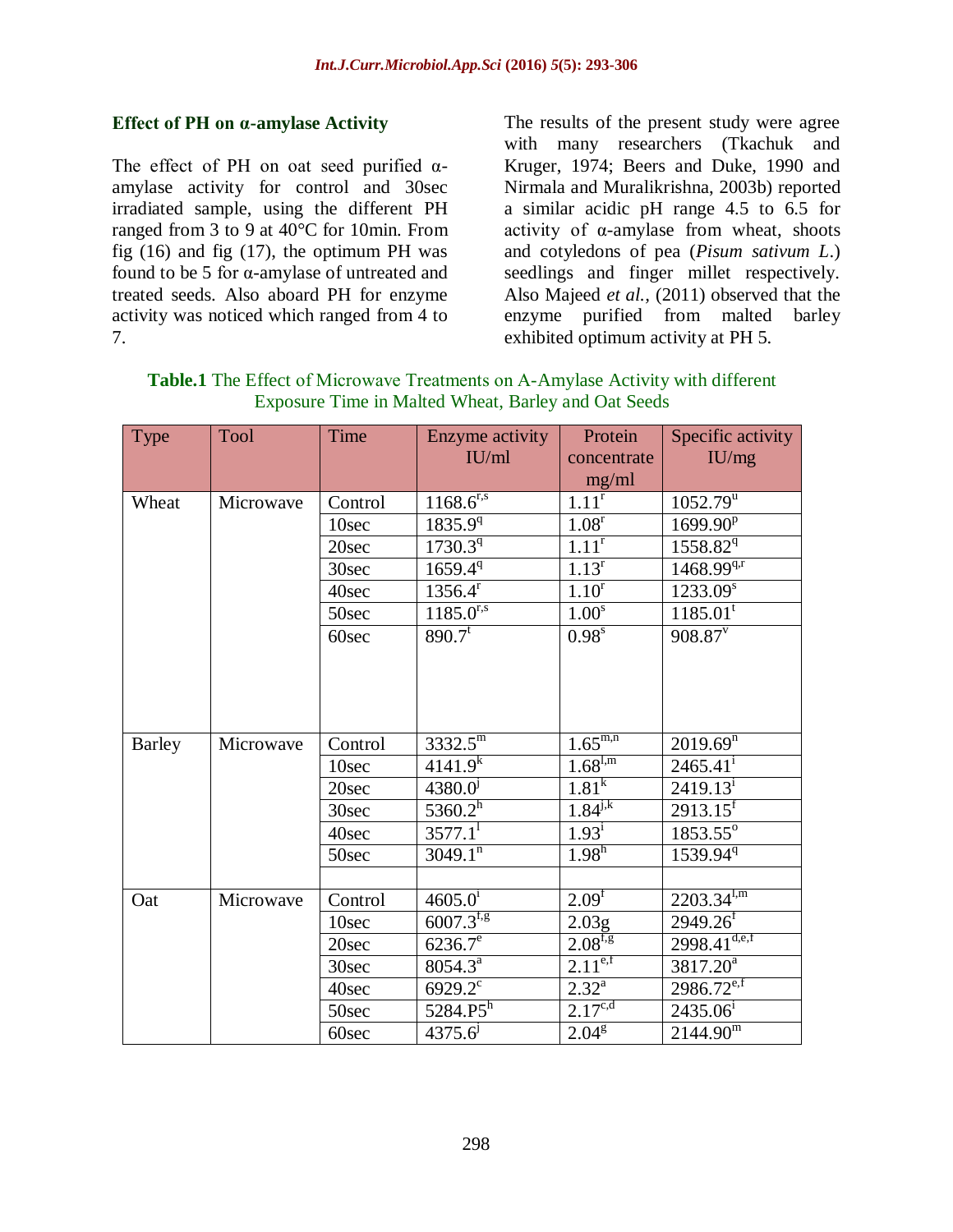#### *Int.J.Curr.Microbiol.App.Sci* **(2016)** *5***(5): 293-306**

| Purification<br><b>Steps</b> | Volume<br>Ml | Enzyme<br>activity<br>IU/ml | Protein<br>concentrat<br>$e$ mg/ml | Total<br>activity<br>IU | Specific<br>activity<br>IU/mg | Purification<br>fold | Yield<br>% |
|------------------------------|--------------|-----------------------------|------------------------------------|-------------------------|-------------------------------|----------------------|------------|
| Crud enzyme                  | 50           | 4605.1                      | 2.13                               | 230255                  | 2162.01                       |                      | 100        |
| Ammonium<br>sulfate 50%      | 8            | 7089.29                     | 1.28                               | 56714.32                | 5538.5                        | 2.56                 | 24.63      |
| Gel filtration               | 22           | 1415.26                     | 0.042                              | 31153.72                | 33696.66                      | 15.58                | 13.52      |

## **Table.2** Purification of Untreated Oat Seeds α-amylase

## **Table.3** α-amylase in Oat Seeds Purification Table (microwave treatment)

| Purification | Volume | Enzyme   | Protein     | Total     | Specific | Purificati | Yield |
|--------------|--------|----------|-------------|-----------|----------|------------|-------|
| <b>Steps</b> | Ml     | activity | concentrate | activity  | activity | on fold    | $\%$  |
|              |        | IU/ml    | mg/ml       | IU        | IU/mg    |            |       |
| Crud         | 50     | 8054.44  | 2.03        | 402722    | 3853.79  |            | 100   |
| enzyme       |        |          |             |           |          |            |       |
| Ammonium     | 8      | 13250.24 | 1.86        | 106001.92 | 7123.78  | 1.84       | 26.31 |
| sulfate 50%  |        |          |             |           |          |            |       |
| Gel          | 22     | 4154.89  | 0.049       | 91407.58  | 84793.67 | 22.002     | 22.69 |
| filtration   |        |          |             |           |          |            |       |

## **Fig.1** Standard Graph for Maltose



#### **Fig.2** Standard Graph for Bovine Serum Albumin

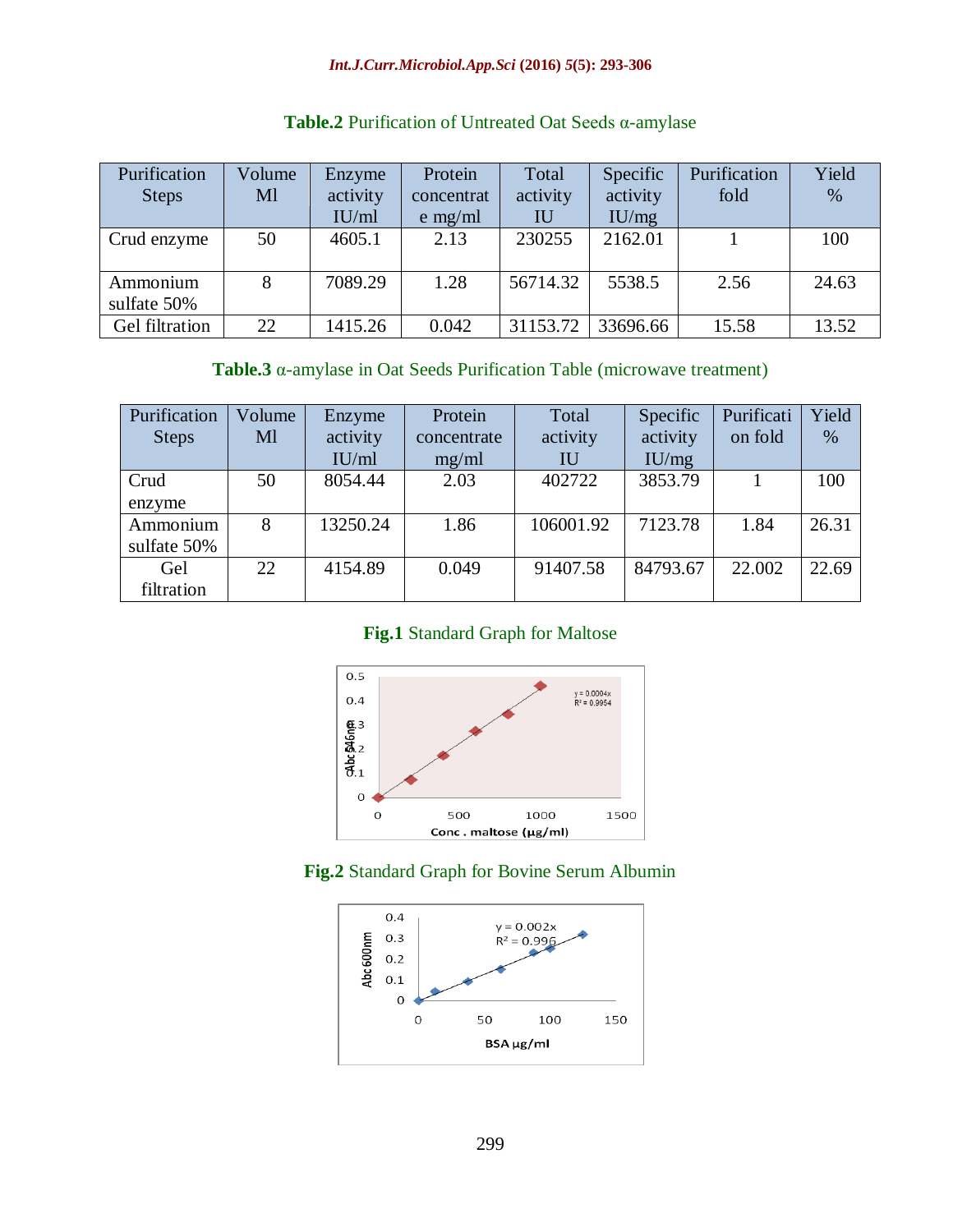**Fig.3** Gel Filtration Chromatography for Α-Amylase in Oat Seeds Treated by Microwave on Sephadex G-75(1.6\*65cm) Column Eluted with Potassium Phosphate Buffer (0.1m: Ph 7.0) with A Flow Rate of (18 Ml/Hr) (Protein Activity)



**Fig.4** Gel Filtration Chromatography for Α-Amylase from Untreated Oat Seeds on Sephadex G-75(1.6\*65cm) Column Eluted with Potassium Phosphate Buffer (0.1m: Ph 7.0) with A Flow Rate of (18 Ml/Hr) (Protein, Activity)



**Fig.5** Effect of Temperature on Α-Amylase Activity Treated Oat Seed

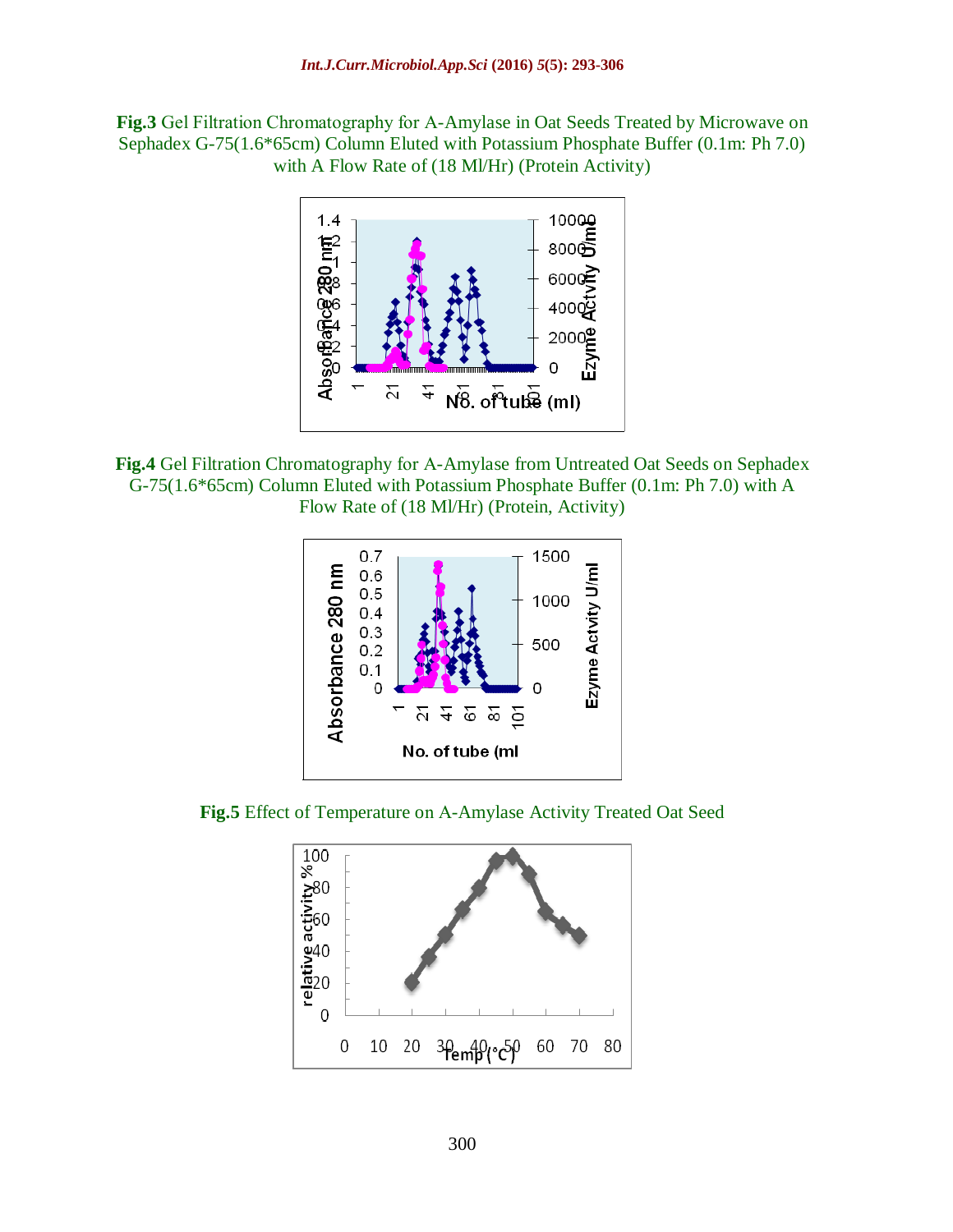



**Fig.7** Effect of Ph on Α-Amylase Activity in Untreated Oat Seeds



**Fig.8** Effect of Ph on Α-Amylase Activity in Oat 30sec Microwave Irradiated Seeds



**Fig.9** Linewear – Burk Plot for Untreated Oat Seeds

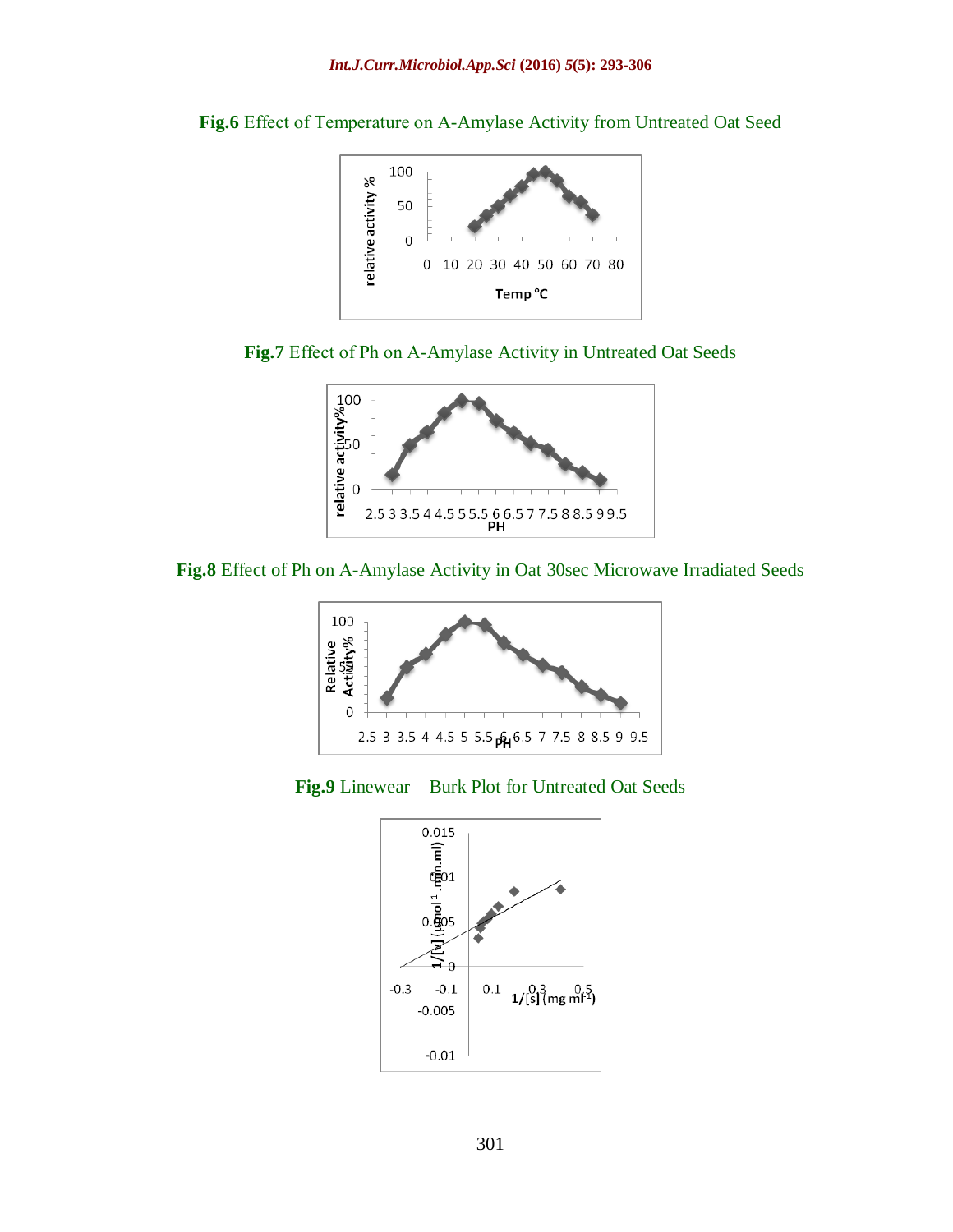

**Fig.10** Linewear – Burk Plot for Treated Oat Seeds





**Fig.12** Photograph of Sds-Page of Alpha Amylase And Mobility of Standard Molecular Mass Marker Proteins Obtained From Sigma (A1 Crud Enzyme Untreated, A1 Crud Enzyme Treated, B1 Ammonium Sulfate Fraction 50% for Untreated Oat, B2 Ammonium Sulfate Fraction 50% For Treated Oat, C1 Pure Enzyme Untreated Oat, C2 Pure Enzyme Treated And S1,2 Molecular Weight Marker)

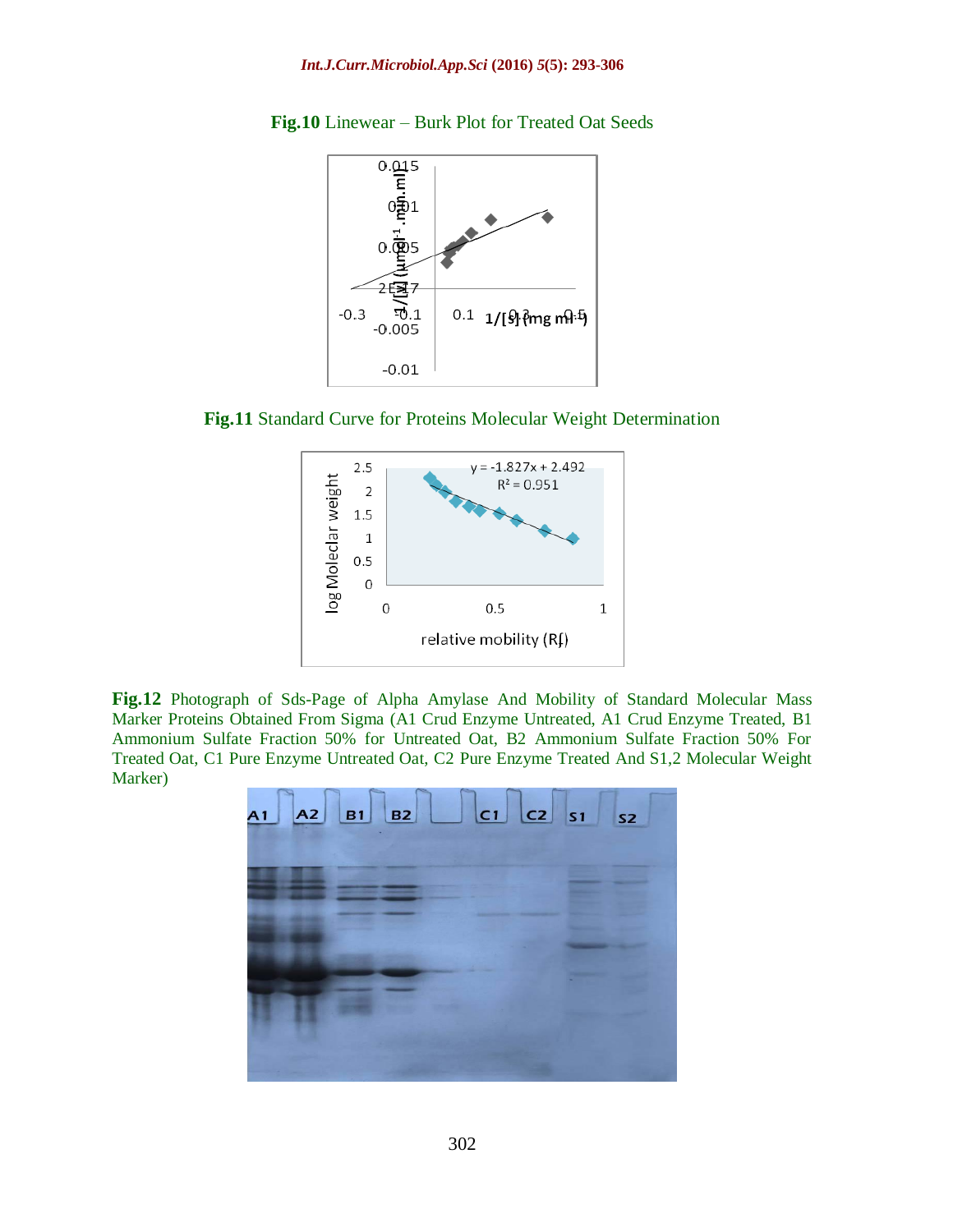The optimum PH for enzyme activity in present study was different from that of P. *erosus* tuber α-amylase, which expressed a maximum activity at PH of 7.3(Noman *et al.,* 2006), furthermore Valaparla, (2010) reported the broad activity range (6.8-8.3) for α-amylases from *Acremonium Sporosulcatum*.

The variation between these results could be due to the differences in buffers, PH of the solvent which cause ionization of the functional group which is present in the amino acid sequence of the active site, as well as it may causes changes in the ionic state of substrate [S], the complex between enzyme and substrate [ES] and for the enzyme product compound complex [EP], (Crabb and Shetty, 1999).

Also another effect of the PH it may cause a change in their space geometrical structure due to changes in the bonding which founded in the secondary and tertiary structure of protein part of the enzyme (Nielsen *et al.,* 2001).

## **α-amylase Kinetics**

Molecular weight was determined from standard curve of known molecular weight proteins, as shown in fig (22).

The molecular weight of the purified  $\alpha$ amylase was found to be 44.8311KDa.

The two graph gave two kinetic parameters,  $K_m$  and  $V_{max}$ . The  $K_m$  values of untreated and treated malted oats were 3.25 and 3.75 mg respectively, while the  $V_{\text{max}}$  was 250µmol/min/mg for both, these values were similar to Km values reported for  $\alpha$ amylases from ragi *Eleusine coracana* (5.9- 14.3 mg/ml starch) (Nirmala and Muralikrishna, 2003a,b). And tuber *Pachyhizus erosus* (2.9 mg/ml starch) (Noman *et al*., 2006).

## **Molecular Weight of α-amylase**

The molecular weight was determined by SDS-electrophoresis technique.

The molecular weight of  $\alpha$ -amylase found in the present study was within the range of several cereal  $\alpha$ -amylases such as that obtained for molecular weight of malt cereal enzymes ranged from 42-46 kDa (Greenwood and Milne, 1968).

However, different molecular weight of 52 kDa was reported for amylases from malted barley (MacGregor, 1978) and 52-54 kDa for immature wheat (Marchylo *et al*., 1976).

The results of the present study are in agreement with results obtained by Nirmala and Muralikrisshna, (2003a,b); Majeed *et al.,* (2011) and Usha *et al.,* (2011) who were described that the molecular weight of  $\alpha$ amylases enzyme from ragi *Eleusine coracana*: Malted barley and little millets, were 45, 40 and 46 kDa respectively.

## **References**

- Adelaide, B., Varriano, M.E. 1981. Pearlmillet amylases. I. Properties of partiallypurified α-amylase. *Cereal chem*, 58: 433–437.
- Aladjadjian, A., Svetleva, D. 1997. Influence of Magnetron Irradiation on Common Bean (Phaseolus vulgaris L.) Seeds. Bulgarian *J. Agri. Sci.,* 3: 741–747.
- Aladjadjiyan, A. 2011. Ultrasonic Stimulation of the Development of Lentils and Wheat Seedlings. *Romanian J. Biophys.,* 21(3): 179– 187.
- Aladjadjiyan, A. 2012. Physical Factors for Plant Growth Stimulation Improve Food Quality, In: Food Production-Approaches, Challenges and Tasks*,*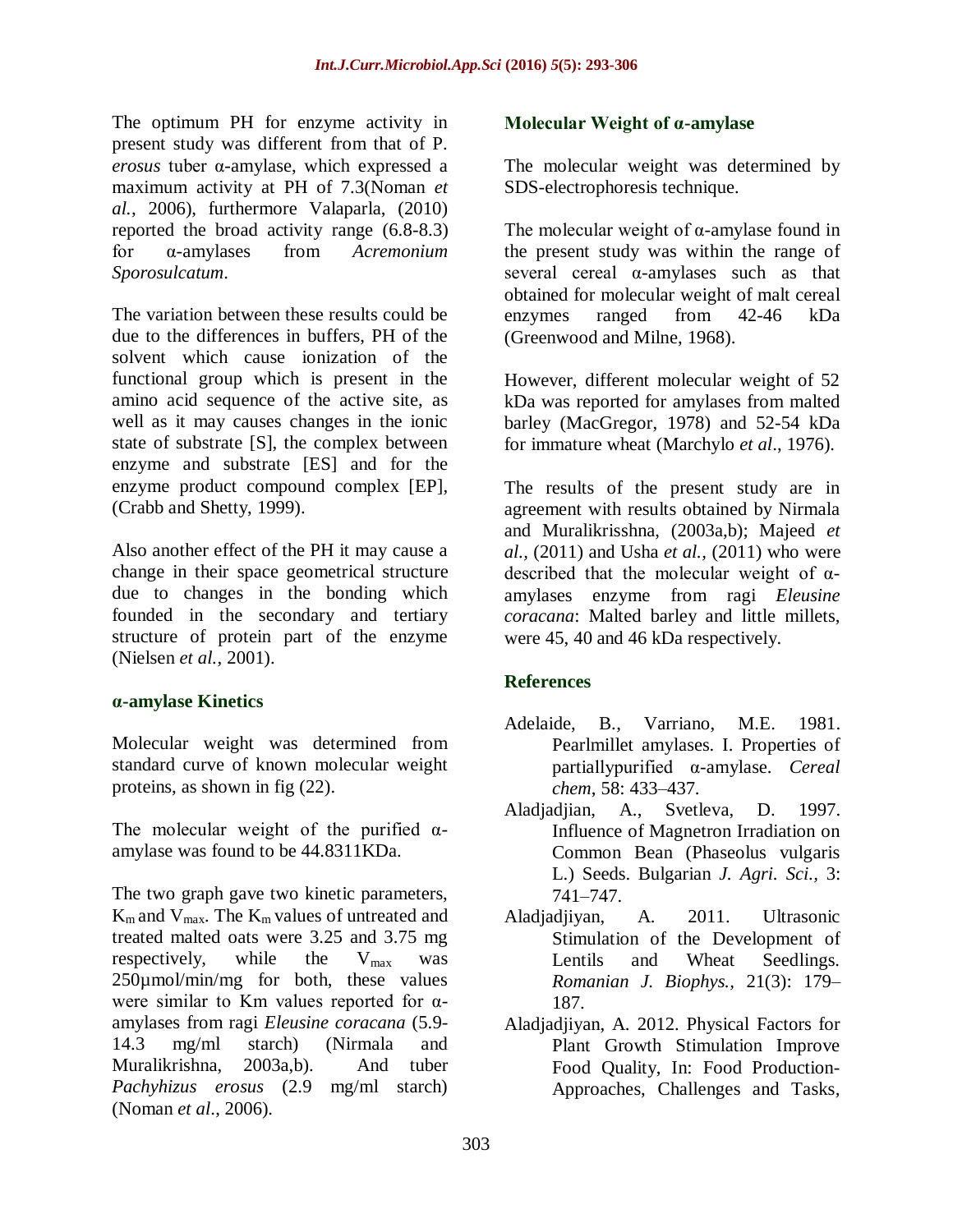*Publisher In Tech.,* 145–168.

- Aladjadjiyan, А. 2010. Effect of Microwave Irradiation on Seeds of Lentils (*Lens Culinaris*, Med). *Romanian J. Biophysics*, 20(3): 213–221.
- Alfekaiki, D.F. 2013. Extraction, Purification and Characterization of alpha- amylase from germinated Sorghum seeds. *Basra,* 39(1B): 13– 26.
- Ammar, M.S. 1975. Studies on thermophilic bacteria. Ph.D., Thesis, Botany Department, faculty of science, AL-Azhar University, Cairo, Egypt.
- Beers, E., Duke, S. 1990. Characterization of α-amylase from shoots and cotyledons of pea (*Pisum sativum* L.) seedlings. *Plant Physiol.,* 92: 1154– 1163.
- Bernfeld, P. 1955. Amylases alpha and beta. In: Colowick, S.P., Kaplan, N.O. (Eds.), Methods in enzymology, vol. 1. Academic Press, New York, pp: 149–158.
- Bhaskara, R.M.V., Kushalappa, A.C., Raghavan, G.S.V., Stevenson, M.M.P. 1995. Eradication of seed borne *Diaporthe phaseolorum* in Soybean by microwave treatment. *16th Annual meeting Biochem*., 38: 1599–1616.
- Chen, Y.P., Jia, J.F., Han, X.L. 2009. Weak microwave can alleviate water deficit induced by osmotic stress in wheat seedlings. *Planta*, 229(2): 291–298.
- Crabb, W.D., Shetty, J.K. 1999. Commodity scale production of sugars from starches*. Current Option in Microbiol*., 2: 252–256.
- Fahmy, A.S., Mohamed, M.A., Mohamed, T.M., Mohamed, S.A. 2000. Distribution of α-amylase in the Gramineae. Partial purification and characterization of α-amylase from Egyptian cultivar of wheat Triticum aestivium*. Bull NRC Egypt*, 25: 61–

80.

- Greenwood, C.T., Milne, E.A. 1968. Studies on starch degrading enzymes. Part VIII. A comparison of α-amylase from different sources: Their properties and action pattern*. Die Starke*, 20(5): 139–150.
- Iuliana, C., Caprita, R., Giancarla, V., Ropciuc Sorina, R., Genoveva, B. 2013. Influence of Microwave Treatment on Root Growth Dynamics in Some Genotypes of Barley *(Hordeum Vulgare*). *Ani. Sci. Biotechnol.,* 46: 171–185.
- Kumar, R.S.S., Singh, S.A., Rao, A.G.A. 2005. Thermal stability of  $α$ -amylases from malted jowar (Sorghum bicolor). *J. Agric. Food Chem*., 53: 6883–6888.
- Lineweaver, H., Burk, D. 1934. The determination of enzyme dissociation constants. *J. Amer. Chem. Soc.*, 56: 658–666.
- Lowry, O.H., Rosobrough, N., Far, A.L., Randall, R.J. 1951. Protein measurement with folin phenol reagent. *J. Biol. Chem*., 1: 265–270.
- MacGregor, A.W. 1978. α-amylase I from malted barley-Physical properties and action pattern on amylose. *Cereal Chem*., 55: 754–765.
- Machaiah, J.P., Vakil, U.K. 1981. Purification and physicochemical properties of α- amylase from irradiated wheat. *J. Biosci.,* 3(2): 105– 116.
- Maciunska, J., Czyz, B., Synowiecki, J. 1998. Isolation and some properties of β-galactosidase from the thermophilic bacterium *Thermus thermophilus*. *Food Chem.*, 63: 441–445.
- Majeed, G.H., Sahi, A.A., Alfekaiki, F.D. 2011. Purification and Characterization of alpha-amylase produced from a local Malt Barley. *Basra J. Sci.*, 5B(37): 93–103.
- Marchylo, B., Kruger, J.E., Irvine, G.N.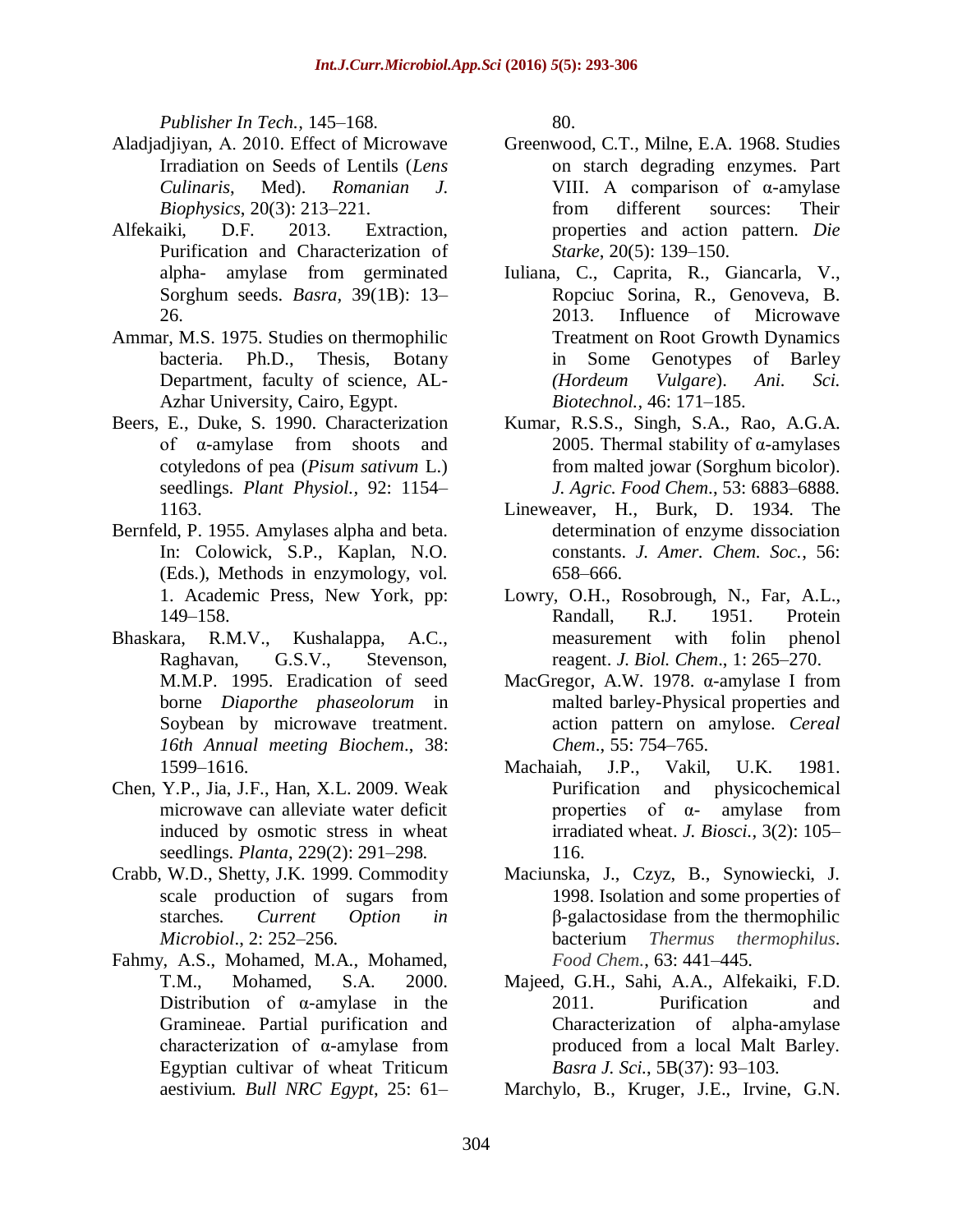1976. α-amylase from immature hard red spring wheat. I. Purification and some chemical and physical properties. *Cereal Chem*., 53: 157– 173.

- Mohamed, S.A., Al-Malaki, A.L., Kumosani, T.A. 2009. Partial purification and Characterization of Five α-amylases from a Wheat Local Variety (Balady) During Germination. *Australian J. Basic and Appl. Sci.*, 3(3): 1740–1748.
- Mullin, J. 1995. Microwave processing. In New Methods of Food Preservation, ed. G.W. Gould. Bishopbriggs, Glasgow: Blackie Academic and Professional, pp. 112–134.
- Muralikrishna, G., Nirmala, M. 2005. Cereal α-amylases-an overview*. Carbohydr. Polym.*, 60: 163–173.
- Nielsen, J.E., Borchert, T.V., Uriend, G. 2001. The determinants of α-amylase pH – activity profiles*. Protein Engineering*, 14(7): 505–512.
- Nirmala, M., Muralikrishna, G. 2002. Changes in starch during malting of finger millet (Ragi, Eleusinecoracana, Indaf-15) and *in vitro* digestibility studies using purified ragi amylases. *European Food Res. Technol.,* 215: 327–333.
- Nirmala, M., Muralikrishna, G. 2003a. Properties of three purified  $\alpha$ amylases from malted finger millet (Ragi, Eleusinecoracana,Indaf-15).*Carbohydrate Polymers*, 54: 43– 50.
- Nirmala, M., Muralikrishna, G. 2003b. Three α-amylases from malted finger millet (ragi,Eleusine coracana, Indaf-15)-Purification and partial characterization. *Phytochem.*, 62: 21– 30.
- Noman, A.S.M., Hoque, M.A., Sen, P.K., Karim, M.R. 2006. Purification and some properties of α-amylase from

post-harvest *Pachyrhizus erosus* L. tuber*. Food Chem.*, 99: 444–449.

- Osman, A.M. 2002. The advantages of using natural substrate-based methods in assessing the roles and synergistic and competitive interactions of barley malt starch-degrading enzymes. *J. Inst. Brew.,* 108(2): 204–214.
- Rajagopal, V. 2009. Disinfestation of Stored Grain Insects Using Microwave Energy, PhD Thesis, University of Manitoba, USA.
- Routray, W., Orsat, V. 2011. Microwaveassisted extraction of flavonoids: a review. *Food Bioprocess Technol.*, 5: 409–424.
- SAS. 2002, 2003. Statistical analysis system, user׳s guide for personal computer. Version 9.1 SAS Institute Inc. Cary, NC, USA.
- Segel, I.H. 1976. Biochemical calculation. 2<sup>nd</sup> edition, john Wiley and sons. New work.
- Soltani, F., Kashi, A., Arghavani, M. 2006. Effect of magnetic field on *Asparagus originalis* L, Seed germination and seedling growth. *Seed Sci. Technol.,* 34(2): 349–353.
- Synowiecki, J. 2007. The Use of Starch Processing Enzymes in the Food Industry. In: PolainaJ., MacCabe AP. (eds.) Industrial Enzymes. Sctructure, Function and Applications. Dordrecht: Springer, pp 19–34.
- Tkachuk, R., Kruger, J.E. 1974. Wheat  $\alpha$ amylases II. Physical characterization. *Cereal Chem.*, 51: 508–529.
- Usha, B., Krishna, V.G., Muni, K.D., Hemalatha, K.P.J. 2011. partial characterization of α-amylase fromgerminating little millets (*panicum sumatrense*). *J. Phytol.*,  $3(1): 1-8.$
- Valaparla, V.K. 2010. Purification and properties of a thermostable αamylase by*Acremonium*